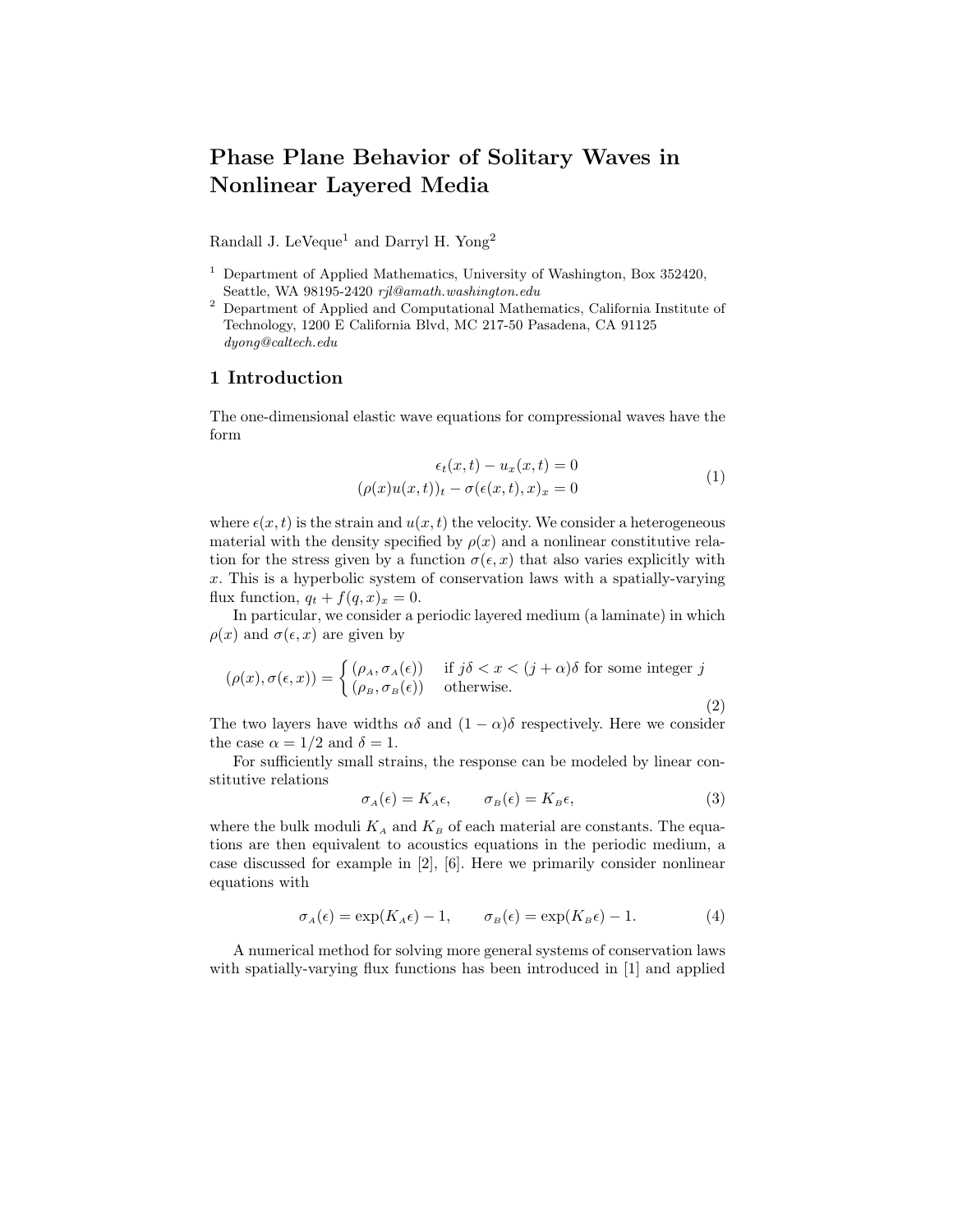to the nonlinear systems given above in [4] and [5]. See also [3] for more discussion of the numerical methods used.

An interesting phenomenon has been observed from computations of this nonlinear system: the appearance of solitary waves that arise due to the combination of nonlinearity in the equations and the dispersion induced by reflections at the material interfaces. These solitary waves are investigated in our recent paper [5], where multi-scale homogenization is also applied to obtain a set of homogenized equations that do an excellent job of modeling the behavior seen in the layered medium. The layered medium is also related to the Toda lattice, a discrete nonlinear system that has exact soliton solutions.

Here we present some observations on the structure of these waves that arise from viewing the solitary waves in the phase plane. We observe that Riemann invariants of a related autonomous nonlinear system (with appropriately averaged values of  $\rho$  and K) appear to be significant to the study of wave propagation in this layered medium.

#### 2 Waves in layered media

In Fig. 1 we show results of a numerical experiment that is discussed in more detail in [5]. Initially  $q(x, 0) = 0$  and a wave is generated at the left boundary by the boundary conditions

$$
u(0,t) = \begin{cases} 0.2(1 + \cos(\pi(t-10)/10)) & \text{if } 0 \le t \le 20, \\ 0 & \text{if } t > 20. \end{cases}
$$
 (5)

The left edge is pulled outwards for  $0 < t < 20$ , generating a strain wave that propagates to the right. Once the wave has been generated, we switch to periodic boundary conditions so that the wave loops through the domain and the long-time behavior can be studied. In the plot at  $t = 40$  we see that the smooth hump starts to steepen into a shock followed by a rarefaction, but that oscillations begin to appear behind the shock due to the dispersive nature of the layered medium. At later times these oscillations cause the hump to break up into a train of solitary waves.

Fig. 1 shows the stress, which is continuous at the layer interfaces. Fig. 2 shows a close up view of the first two solitary waves at  $t = 600$  from Fig. 1, and also shows the corresponding strain  $\epsilon$ . The strain is discontinuous at the interfaces and so we observe that each solitary wave has a width of about ten layers. These waves are called "stegotons" in [5] because of their ridged appearance. It is not clear whether these waves could possibly be solitons in the technical sense, but they do appear to interact in the same manner as classical solitons. Taller stegotons propagate faster than shorter ones, and when two collide they later separate cleanly into stegotons of the original amplitudes with only a shift in phase (see [5]).

These waves are not smooth when viewed as functions of  $x$  at a fixed time t. However, if we fix a location  $x_0$  and record  $q(x_0, t)$  as a function of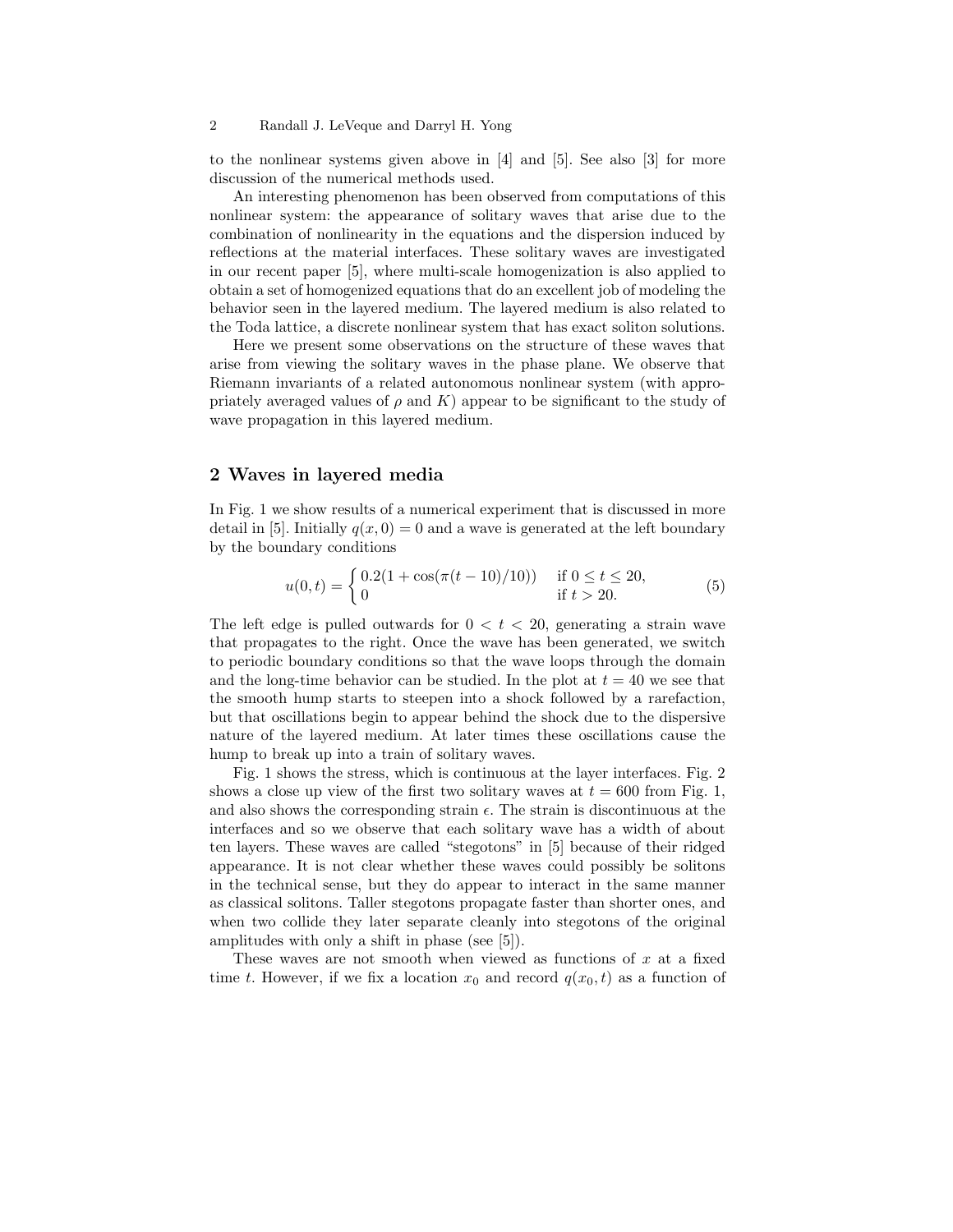time, then the solution is seen to be smoothly varying, as seen in Fig. 3. This approach is used in [5] to study the scaling properties of these waves.



Fig. 1. Propagation in a layered nonlinear medium with impedance mis-match at the interfaces. The left column shows the stress at three times and the right column at three later times, illustrating breakup into a train of solitary waves.



Fig. 2. Close-up view of the first two solitary waves from Fig. 1 at time  $t = 600$ , showing both the strain and the stress.

Here we begin to explore a different view of these waves that we hope may ultimately lead to new insights into their nature. We plot the waves from Fig. 3 in the  $\sigma$ -*u* plane, a variant of the phase plane for this system. What we observe depends on where the point  $x_0$  lies within the layered structure of the medium. Fig. 4 shows the curves obtained for various locations of  $x_0$ . This computation was performed with 19 grid cells in each layer and the solution was recorded in grid cells 1 through 38 (throughout an A layer and a B layer) over the time period  $660 \le t \le 700$  as shown in Fig. 3. (Fig. 3) shows the trace for  $i = 10$ , in the middle of the A layer.) The left column of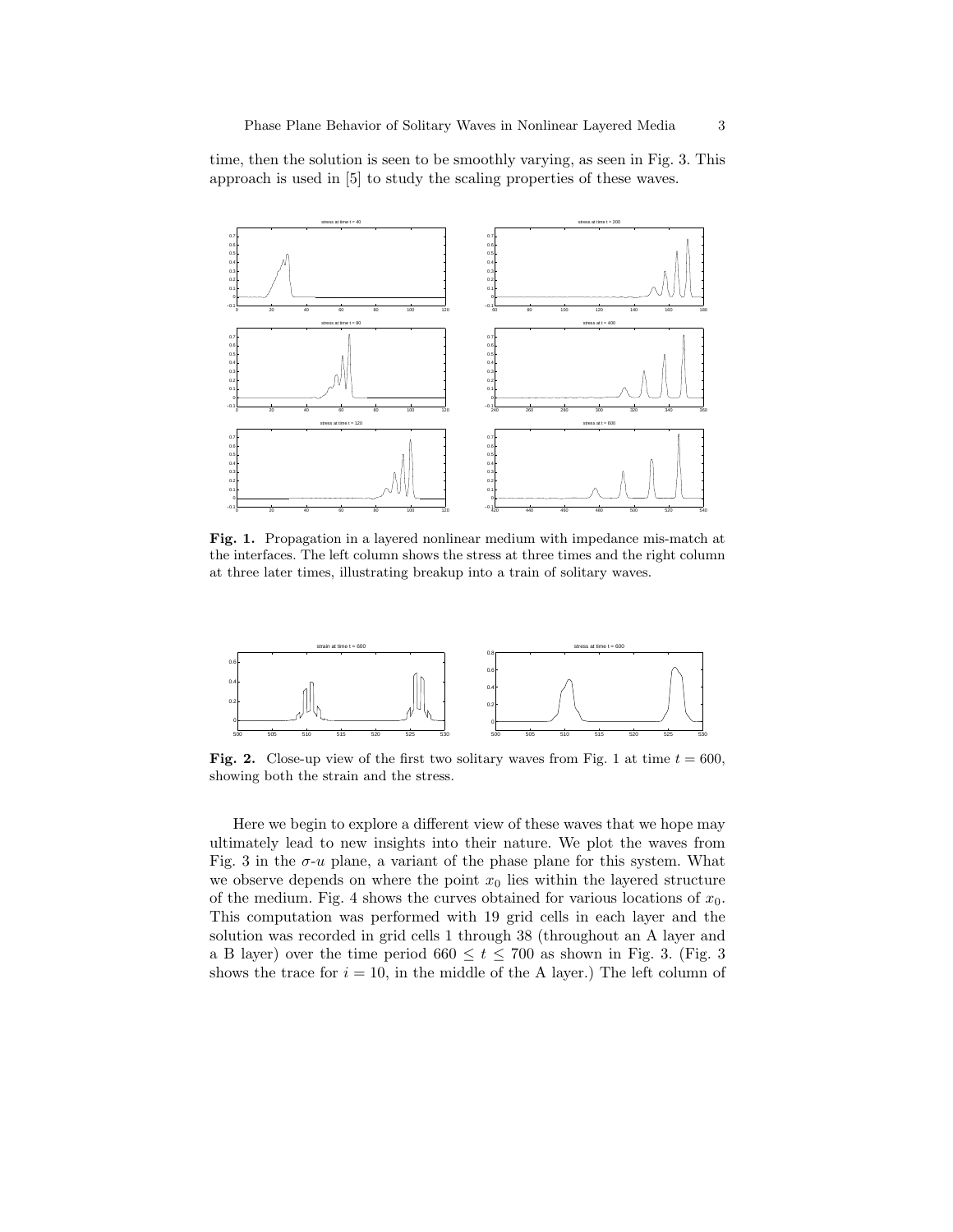

**Fig. 3.** Time trace of the stress  $\sigma(x_0,t) \geq 0$  and velocity  $u(x_0,t) \leq 0$  at a fixed point  $x_0$  as four stegotons pass by.

Fig. 4 shows results at five locations in the A layer, while the right column shows 5 locations in the B layer. In each case four excursions from the origin are observed, corresponding to the four solitary waves.

Note that in the middle of each layer  $(i = 10$  and  $i = 19)$ , the solitary waves are symmetric in  $t$  and the same curve is traced out during the rising and falling portions of the wave. Away from the center of a layer, the excursion traces out a loop, indicating that the wave would not look so symmetric in t. In each case, however, the loops appear quite similar for the four stegotons, and scale with the height of the wave.

Note that if we solved the linear equations in a homogeneous medium (i.e., using  $\sigma(\epsilon) = K\epsilon$  with K and  $\rho$  constant), then a right-going wave would be a simple wave with  $u = -\sigma/Z$  everywhere, where  $Z = \sqrt{\rho K}$  is the impedance (see [5]). Hence, plots corresponding to Fig. 4 in the homogeneous linear case would show that all values  $(\sigma(x_0,t), u(x_0,t))$  lie on a line through the origin with slope  $-1/Z$ .

For a homogeneous nonlinear material (with  $\sigma(\epsilon) = \exp(K\epsilon) - 1$  and K,  $\rho$ constant), the system (1) becomes

$$
\epsilon_t - u_x = 0
$$
  

$$
\rho u_t - \exp(K\epsilon)_x = 0.
$$
 (6)

A right-going simple wave would have values  $(\sigma, u)$  lying on an integral curve of the eigenvector  $r^2$  of the Jacobian matrix

$$
f'(q) = \begin{bmatrix} 0 & 1/\rho \\ \sigma'(\epsilon) & 0 \end{bmatrix} = \begin{bmatrix} 0 & 1/\rho \\ Ke^{K\epsilon} & 0 \end{bmatrix}.
$$
 (7)

The eigenvectors of  $f'(q)$  are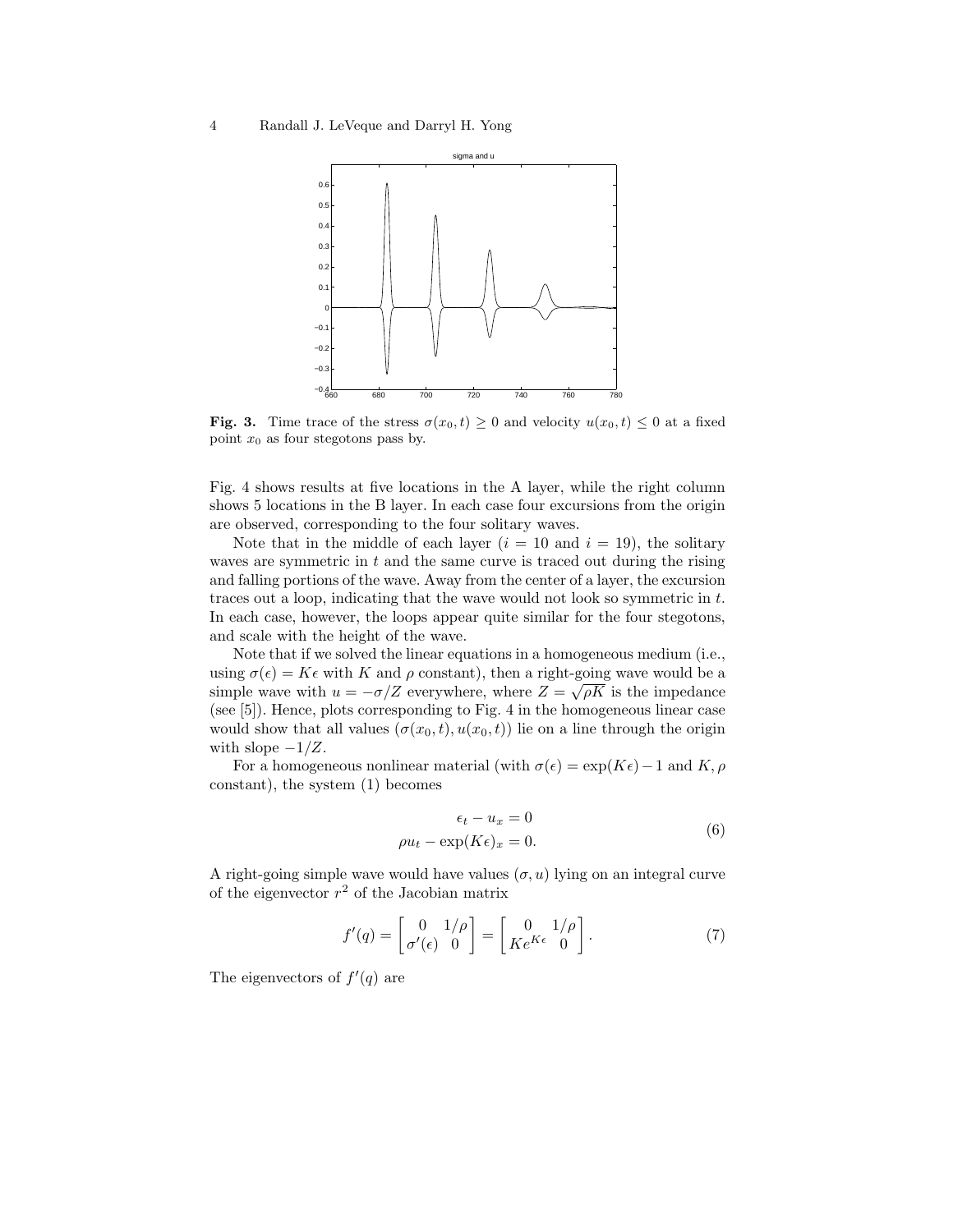

Fig. 4. Solutions of the form shown in Fig. 3 when plotted in the  $\sigma$ -u plane. The resulting curves are shown at 5 different locations within each of the two layers (A layer on the left, B layer on the right). The time trace shown in Fig. 3 is at  $i = 10$ , in the middle of an A-layer.

$$
r^1 = \begin{bmatrix} 1 \\ Z \end{bmatrix}, \qquad r^2 = \begin{bmatrix} 1 \\ -Z \end{bmatrix},
$$

where  $Z = \sqrt{\rho \sigma'(\epsilon)} = \sqrt{\rho K e^{K \epsilon}}$  varies with  $\epsilon(x,t)$  in the nonlinear case. The Riemann invariants are

$$
w^{1} = \rho u - 2\sqrt{\rho/K}e^{K\epsilon/2} = \rho \left(u - \frac{2}{\sqrt{\rho K}}\sqrt{\sigma + 1}\right)
$$
 (8)

and

$$
w^{2} = \rho u + 2\sqrt{\rho/K}e^{K\epsilon/2} = \rho \left(u + \frac{2}{\sqrt{\rho K}}\sqrt{\sigma + 1}\right).
$$
 (9)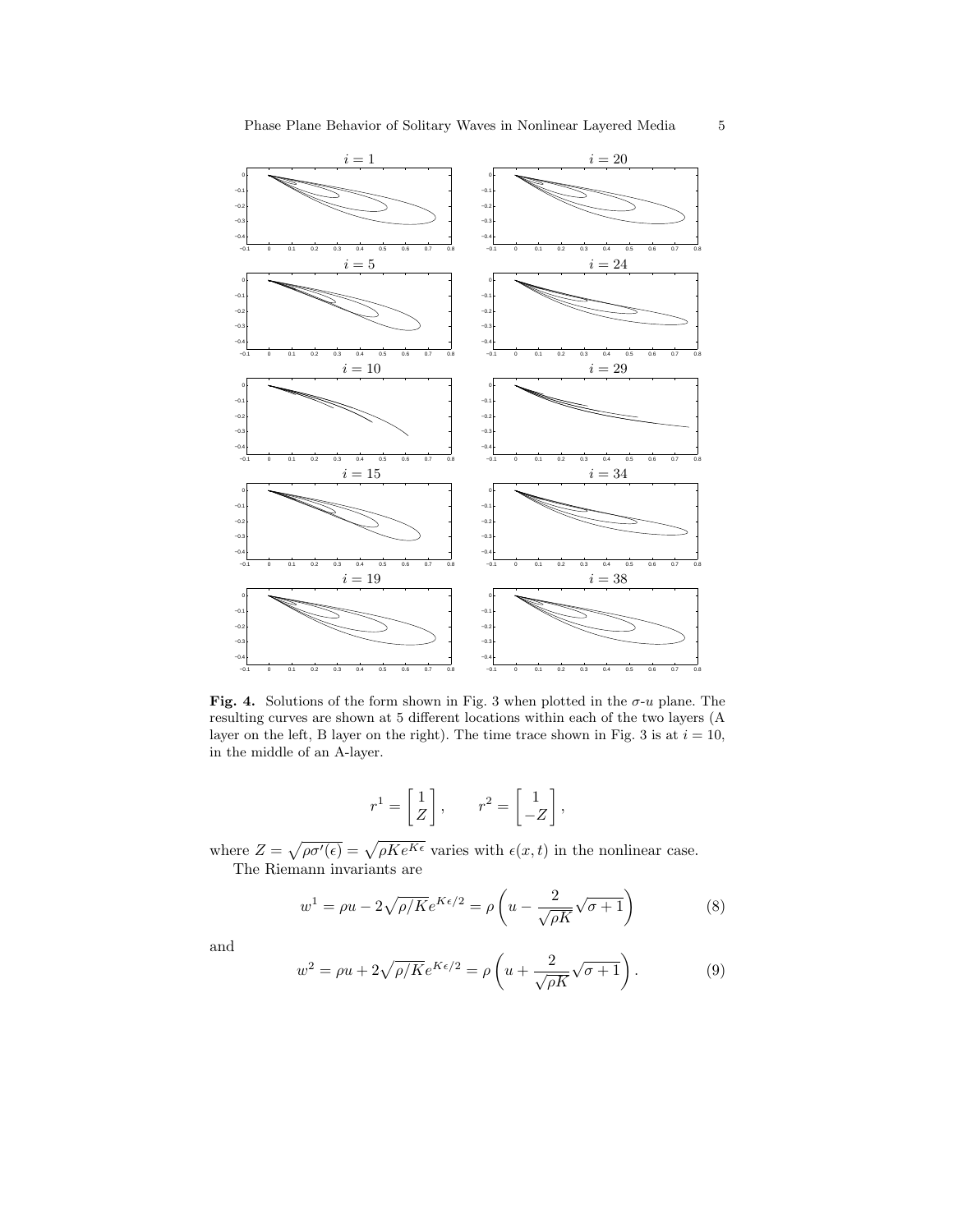So a right-going simple wave has  $w^2 \equiv$  constant. For a solitary wave that makes an excursion from  $u = \epsilon = 0$ , we must have  $w^2 \equiv 2\sqrt{\rho/K}$  and so

$$
u = \frac{2}{\sqrt{K\rho}} \left( 1 - \sqrt{\sigma + 1} \right). \tag{10}
$$

Note that  $du/d\sigma|_{\sigma=0} = -1/\sqrt{K\rho} = -1/Z_0$ , where  $Z_0$  is the impedance of the corresponding linearized problem, so this is consistent with the linear case for small amplitude waves.

Homogenization theory (see [5] and [6]) suggests that we might compare the results from the layered medium with integral curves corresponding to a homogenized nonlinear medium with parameters

$$
\bar{\rho} = \frac{1}{2}(\rho_A + \rho_B) = 5/2, \qquad \hat{K} = \left(\frac{1}{2K_A} + \frac{1}{2K_B}\right)^{-1} = 8/5, \qquad (11)
$$

and  $\sqrt{\bar{\rho}\hat{K}} = 2$ . There is in fact a close connection. Fig. 5 shows a comparison of two sets of curves from Fig. 4 (for  $i = 10$  and  $i = 19$ , in the center of each layer) with the integral curve of  $r^2$  obtained using the values  $\bar{\rho}$  and  $\hat{K}$  from (11), i.e., the curve  $u = 1 - \sqrt{\sigma + 1}$ .



Fig. 5. The curves from Fig. 4 for  $i = 10$  and  $i = 29$ , together with the integral curve  $u = 1 - \sqrt{\sigma + 1}$ .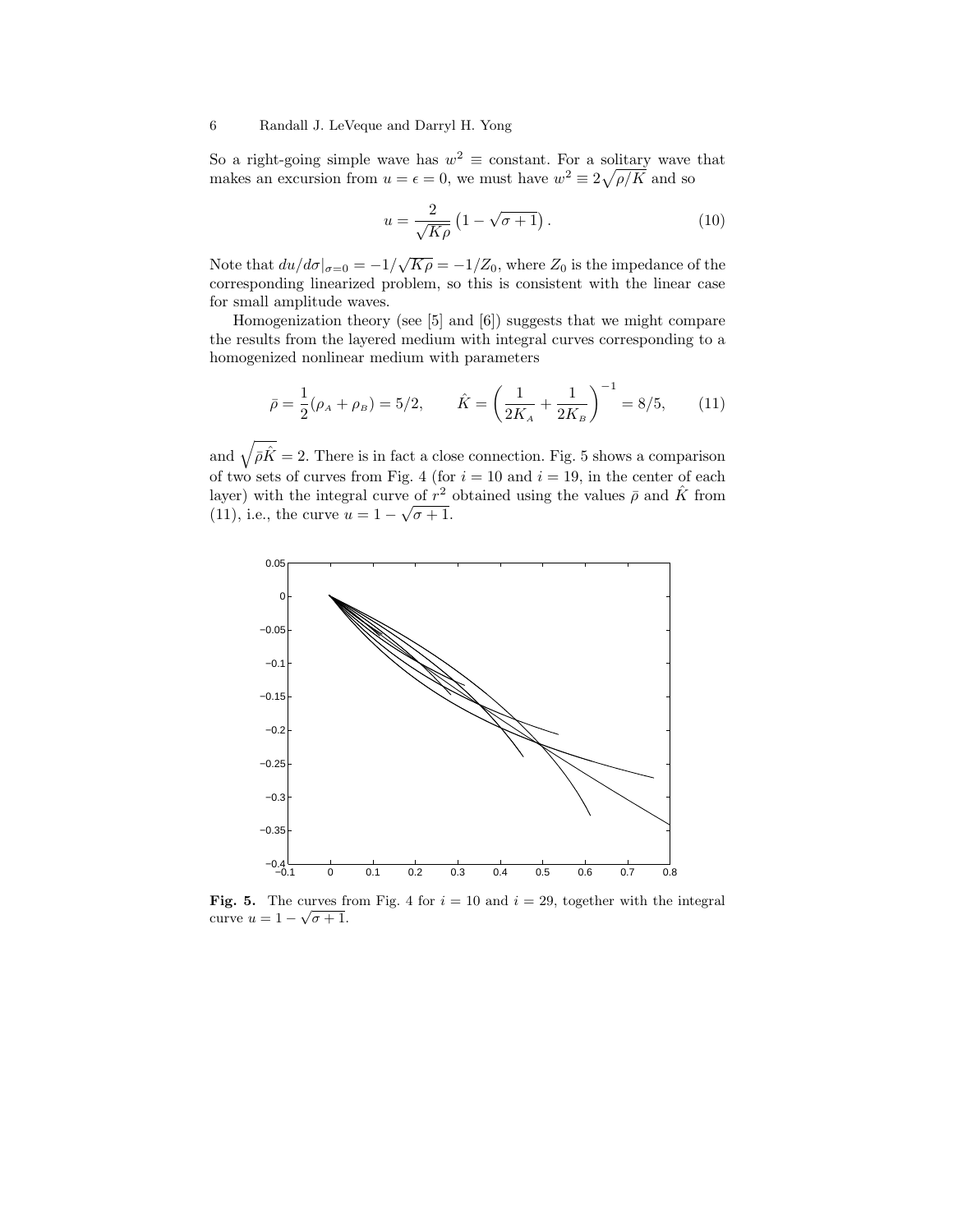### 3 Homogenization theory

Nonlinear homogenization theory is developed in [5]. For the case considered here, the following approximate equations are derived:

$$
u_{t} = \frac{2\sigma_{x}}{5} + \frac{3\sigma_{xxx}}{500} + \left(\frac{3\sigma_{xxx}\sigma_{x}^{2}}{15625(\sigma+1)^{2}} - \frac{72u_{xx}^{2}\sigma_{x}}{15625(\sigma+1)} - \frac{12\sigma_{xxxx}\sigma_{x}}{15625(\sigma+1)}\right) - \frac{96u_{xx}u_{xxx}}{15625} - \frac{12\sigma_{xx}\sigma_{xxx}}{15625(\sigma+1)} - \frac{357\sigma_{xxxxx}}{1000000} + \cdots
$$
 (12a)

$$
\sigma_t = \frac{8(\sigma+1)u_x}{5} + \left(\frac{3(\sigma+1)u_{xxx}}{125} + \frac{3u_{xx}\sigma_x}{50}\right) \n+ \left(\frac{48u_xu_{xx}^2}{15625} - \frac{48\sigma_x\sigma_{xx}u_{xx}}{15625(\sigma+1)} - \frac{4761\sigma_{xxx}u_{xx}}{500000} - \frac{72u_{xxx}\sigma_x^2}{15625(\sigma+1)} - \frac{357(\sigma+1)u_{xxxxx}}{250000} - \frac{3543u_{xxxx}\sigma_x}{500000} - \frac{3891u_{xxx}\sigma_{xx}}{500000}\right) + \cdots
$$
\n(12b)

These equations have been solved using a pseudospectral method and shown to give results that agree well with solutions to the original layered media equations. Fig. 6 shows solutions to (12) with initial data

$$
u(x, 0) = 0,
$$
  $\sigma(x, 0) = sech2((x - 100)/5)$  on  $0 \le x \le 200$ ,

with periodic boundary conditions. This hump splits up into left-going and right-going pulses that break up into solitary waves in exactly the same manner as observed in the layered medium. At time  $t = 200$  these wave trains are approaching each other again due to the periodic boundary conditions.



Fig. 6. Solution  $\sigma(x,t)$  to the homogenized system of equations (12) at two different times. The Riemann invariants  $w^1$  and  $w^2$  corresponding to the first-order hyperbolic system (6) with parameters (11) are computed from this solution and also plotted.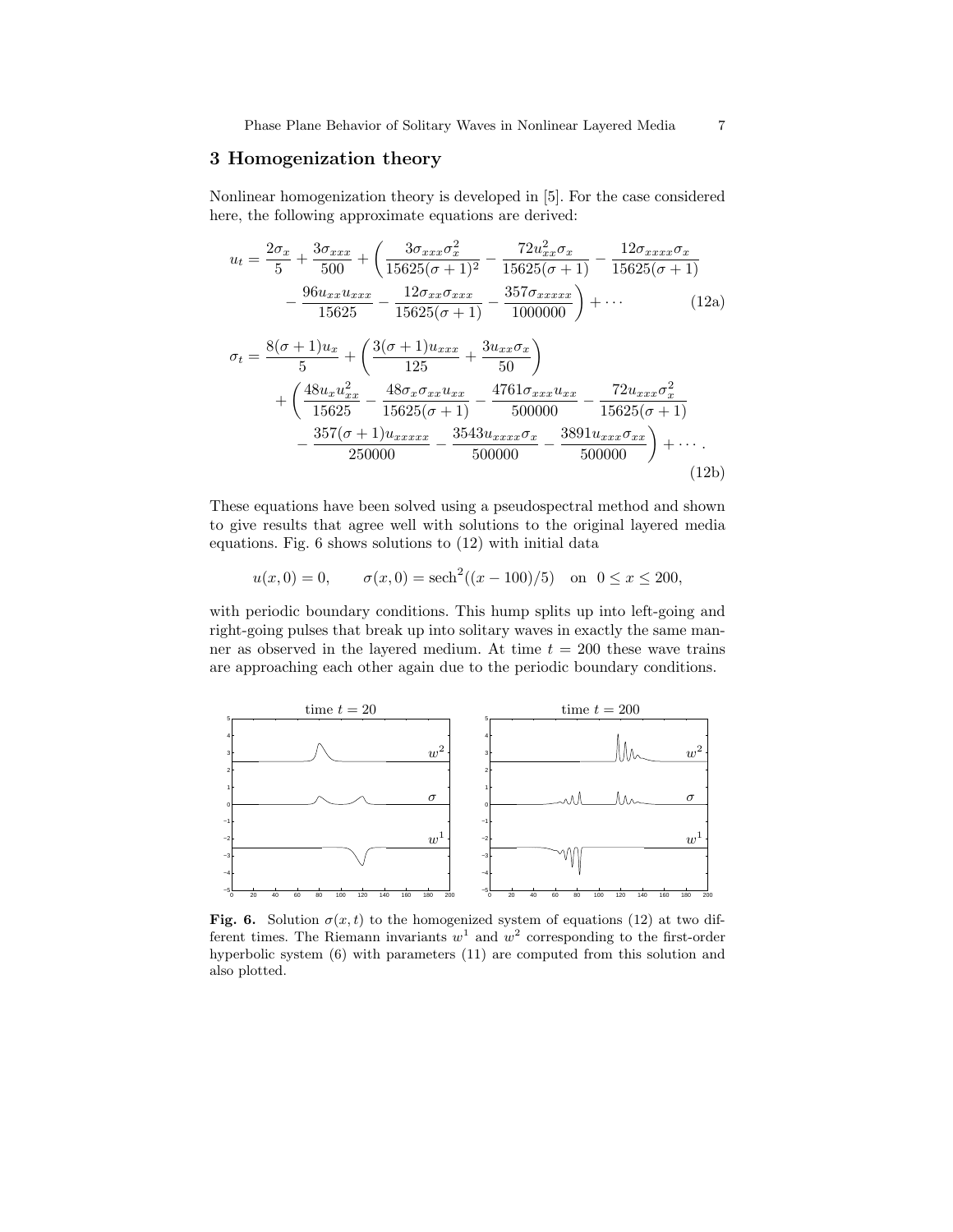In these plots, along with  $\sigma(x,t)$  we have also plotted the Riemann invariants  $w^1$  and  $w^2$  evaluated from the u and  $\sigma$  values. Note that the expressions (8) and (9) are based on the simple first-order hyperbolic system for a homogeneous medium (using the parameters (11)), while u and  $\sigma$  result from solving the dispersive homogenized equations (12), a system that has very different behavior from the purely hyperbolic system. There is no reason a priori to expect that a left-going train of solitary waves appearing in the solution to (12) will exhibit a constant value of  $w^1$ , but in fact this appears to be true. We see that  $w^1$  is essentially constant (to about  $10^{-3}$ ) through the left-going wave train while  $w^2$  is essentially constant through the right-going wave train. In Fig. 7 we plot the solution values  $(\sigma, u)$  computed from the homogenized equations at  $t = 200$  together with the integral curves of  $r<sup>1</sup>$  and  $r^2$ , the curves  $u = \pm(1-\sqrt{\sigma+1})$ . The solution values lie very close to these curves.



Fig. 7. Solution values from solving the homogenized equations (12), plotted in the σ-u plane at time  $t = 200$ . The solid lines are the integral curves  $u = \pm (1 - \sqrt{\sigma + 1})$ .

### 4 Conclusions

In the linear case, the constant coefficient system with averaged parameters (11) gives the correct homogenized system to leading order. A pulse propagating in the layered medium is well described by the constant coefficient first-order system for small time, though eventually dispersive effects are visible (see [2], [5], [6]). For the nonlinear problem, however, the first-order nonlinear hyperbolic system (6) with parameters (11) does not adequately